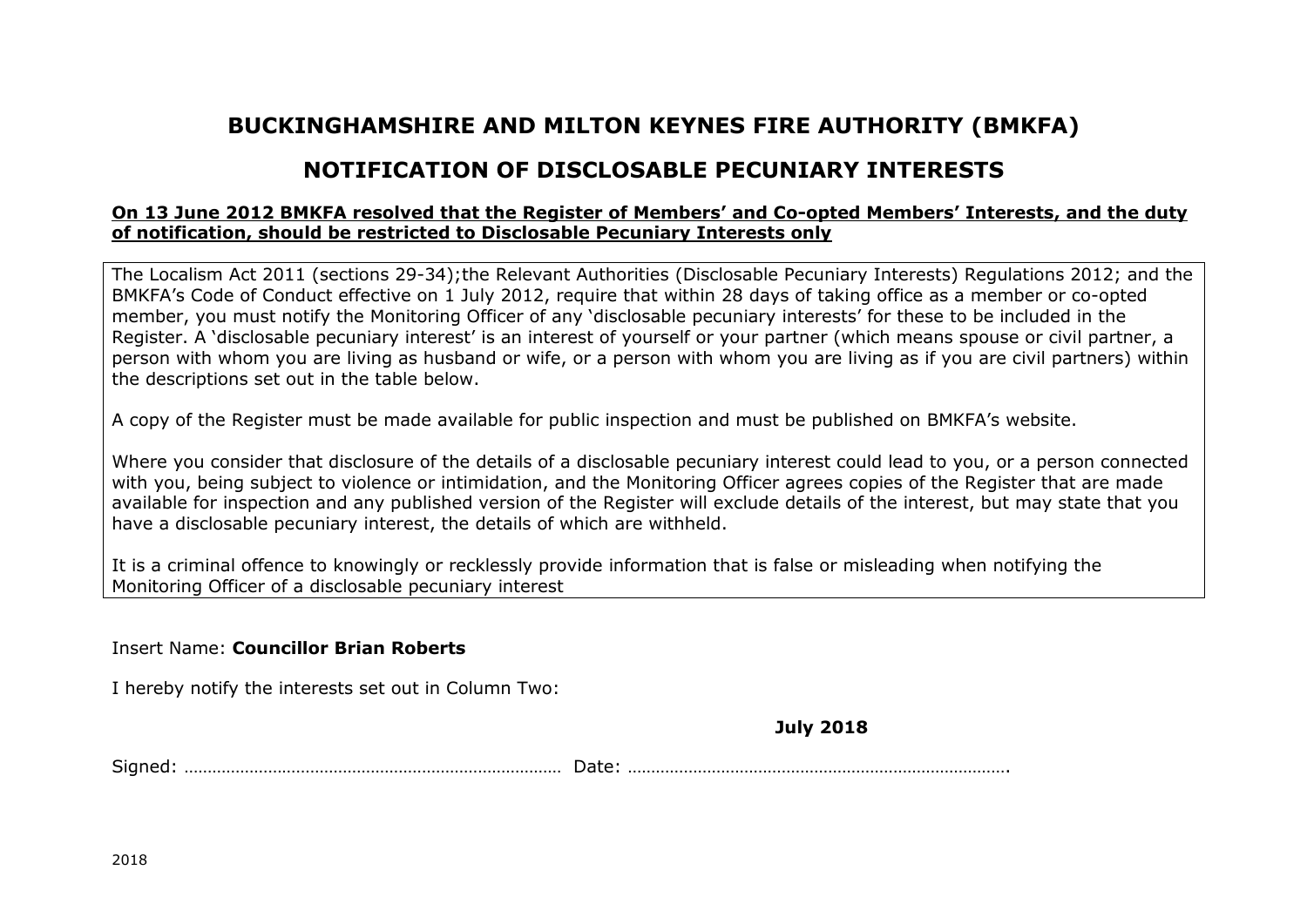| <b>Column One</b>           |                                                                                                                                                                                                                                                                                                                                                                                                                                                             | <b>Column Two</b>         | [Notes]                                                                                                                                                                                                       |
|-----------------------------|-------------------------------------------------------------------------------------------------------------------------------------------------------------------------------------------------------------------------------------------------------------------------------------------------------------------------------------------------------------------------------------------------------------------------------------------------------------|---------------------------|---------------------------------------------------------------------------------------------------------------------------------------------------------------------------------------------------------------|
|                             |                                                                                                                                                                                                                                                                                                                                                                                                                                                             |                           | There is no requirement for you to<br>differentiate your disclosable<br>pecuniary interests between those<br>which relate to you personally and<br>those that relate to your spouse or<br>civil partner       |
| <b>Category of Interest</b> |                                                                                                                                                                                                                                                                                                                                                                                                                                                             | <b>Member's Interests</b> |                                                                                                                                                                                                               |
| 1.                          | Any employment, office, trade, profession<br>or vocation carried on for profit or gain<br>[i.e undertaken by you, or your spouse or<br>civil partner]                                                                                                                                                                                                                                                                                                       | <b>County Councillor</b>  |                                                                                                                                                                                                               |
| 2.                          | Any payment or provision of any other<br>financial benefit (other than from BMKFA)<br>made or provided within the twelve<br>months preceding this notification in<br>respect of any expenses incurred by you in<br>carrying out duties as a member, or<br>towards your election expenses.<br>This includes any payment or financial<br>benefit from a trade union within the<br>meaning of the Trade Union and Labour<br>Relations (Consolidation) Act 1992 | No Expenses Claimed       |                                                                                                                                                                                                               |
| 3.                          | Any contract which is made between you,<br>or your spouse or your civil partner* (or a<br>body in which you, or your spouse or your<br>civil partner, has a beneficial interest **)<br>and BMKFA-<br>(a) under which goods or services are to                                                                                                                                                                                                               | Nil                       | * "spouse or civil partner" means a<br>person with whom you are living as<br>husband or wife, or a person with<br>whom you are living as if you are civil<br>partners<br>**"body in which you, or your spouse |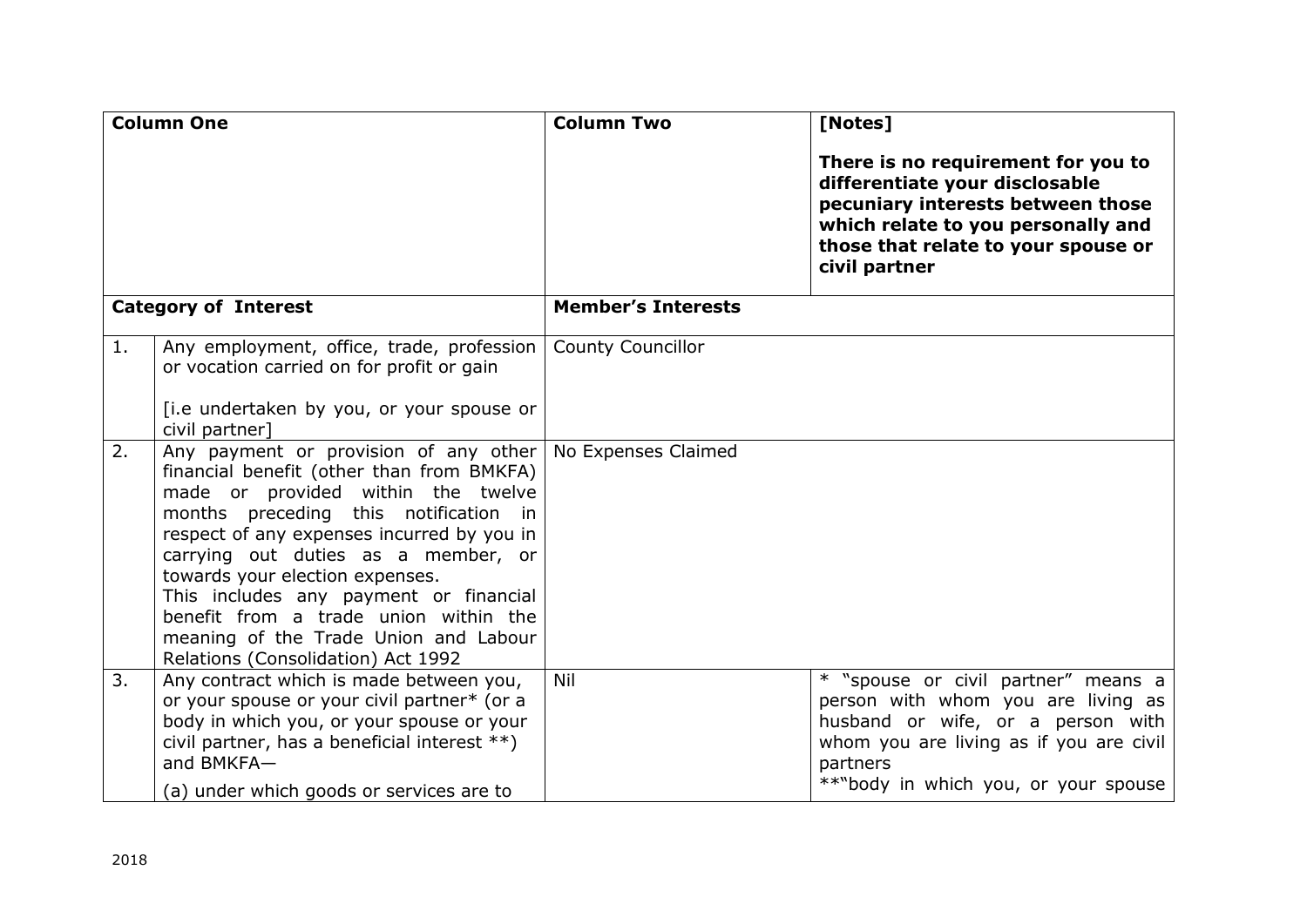|    | be provided or works are to be executed;<br>and<br>(b) which has not been fully discharged.                                                                                                              |     | or your civil partner has a beneficial<br>interest" means a firm in which you, or<br>your spouse or your civil partner is a<br>partner or a body corporate of which<br>you, or your spouse or your civil<br>partner is a director (or a member of<br>the committee of management of an<br>industrial and provident society), or in<br>the securities of which you, or your<br>spouse or your civil partner has a<br>beneficial interest |
|----|----------------------------------------------------------------------------------------------------------------------------------------------------------------------------------------------------------|-----|-----------------------------------------------------------------------------------------------------------------------------------------------------------------------------------------------------------------------------------------------------------------------------------------------------------------------------------------------------------------------------------------------------------------------------------------|
| 4. | Any beneficial interest in land *** which is<br>within the areas of Buckinghamshire and<br>Milton Keynes<br>[i.e of you, or of your spouse or your civil<br>partner,]                                    | Nil | $\overline{***}$ "land"<br>excludes<br>easement,<br>an<br>servitude, interest or right in or over<br>land which does not carry with it a right<br>for you, or your spouse or your civil<br>partner (alone or jointly with another)<br>to occupy the land or to receive income                                                                                                                                                           |
| 5. | Any licence (alone or jointly with others) to<br>occupy land in the areas of<br>Buckinghamshire and Milton Keynes for a<br>month or longer<br>[i.e held by you, or your spouse or your<br>civil partner] | Nil |                                                                                                                                                                                                                                                                                                                                                                                                                                         |
| 6. | Any tenancy where (to your knowledge)-<br>(a) the landlord is BMKFA; and<br>(b) the tenant is a body in which you, or<br>your spouse or your civil partner, has a                                        | Nil |                                                                                                                                                                                                                                                                                                                                                                                                                                         |